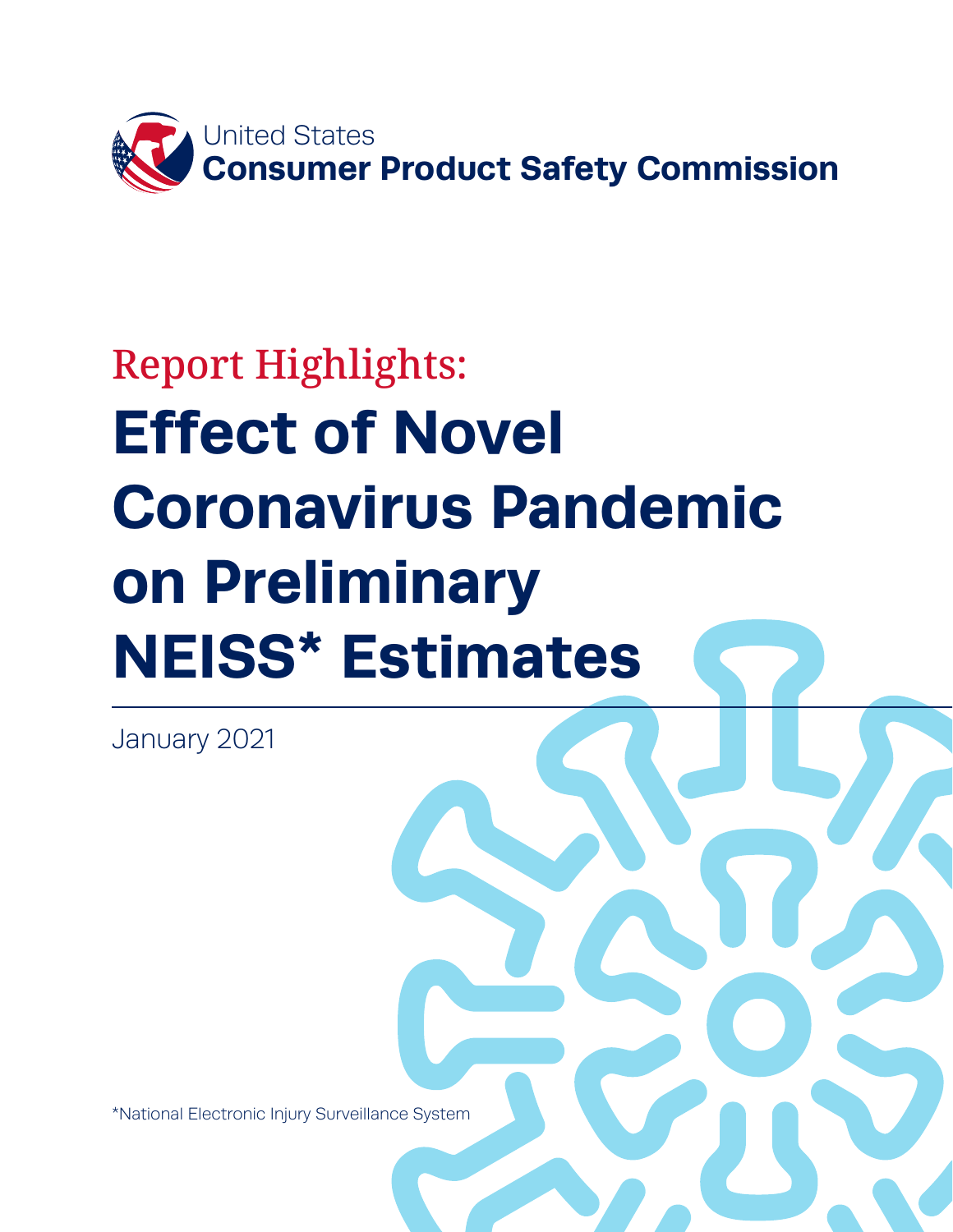# Highlights from the Consumer Product Safety Commission Report, "Effect of Novel Coronavirus Pandemic on Preliminary NEISS Estimates"

*The year 2020 was remarkable, as the Coronavirus pandemic ("COVID-19") swept the globe, and ushered in a new way of living for U.S. consumers. The closing of schools, and the shifts to remote work for all but essential workers, affected millions. This report provides preliminary information on the impact COVID-19 may have had on Emergency Room (ER)-treated, product-related injuries. Such impacts cannot be measured fully by the data available to us today, nor can the effects necessarily be gauged quickly. This report provides a first glimpse into the injury patterns for the first 7 months of the pandemic, March to September 2020. Importantly, this report does not capture data on injuries not requiring ER treatment, and it cannot measure whether consumers' fears of possible exposure to COVID-19 in hospitals kept them from seeking ER treatment for injuries during this period.* 

#### **KEY INSIGHTS FROM THE REPORT**

- **Emergency Room (ER) treatment for all product-related injuries decreased by 24%, during the March-September 2020 timeframe, but dropped by only 1% for the most severe injuries.** This finding is consistent with the timeline of the pandemic—in the early months when hospitals were overrun with COVID-19 cases, consumers likely avoided visiting a hospital for anything but the most serious injuries. The Centers for Disease Control and Prevention (CDC) estimates that overall emergency room visits dropped by 42 percent.
- **Sports and school injuries occurring at schools dropped sharply (81%) beginning in March, likely the result of school closures and the widespread suspension of school-related sports activities during this period.**
- **The largest increases in ER-treated injuries across all age ranges occurred with fireworks and flares (56%), skateboards, scooters, and hoverboards (39%), and all-terrain vehicles ("ATVs"), mopeds, and minibikes (39%).** A notable increase in injuries from fireworks and flares is likely due to more consumers using these products at home, rather than in community settings with professional fireworks handlers. **The increase in skateboard, scooter, and hoverboard injuries is commensurate with increased use while kids were out of school, because the age group of young children (5-9 years) saw a 143% increase.**
- **ER-treated injuries related to cleaning agents rose sharply (84%), while injuries related to soaps and detergents also rose markedly (60%). This is likely because** as consumers stayed home and did more housecleaning, injuries increased. These included injuries from liquid laundry packets, which continue to be a severe hazard for both small children in the event of ingestion and—increasingly—for seniors, who suffer ocular injuries.
- **Injuries related to batteries rose significantly (93%) among young children (ages 5-9).** These injuries mostly involve ingestion, but some involve foreign body issues, where a child may place a small battery in a nose or ear.
- **Injuries from mask-wearing rose significantly**. This year, as millions of Americans wore face coverings to combat COVID-19, injuries from eye, ear, respiratory (including face coverings), and other similar products, rose by nearly 40 %, and for seniors over age 70, rose by 109 %. The majority of the injuries were the result of skin irritations, with a smaller number of injuries occurring as a result of distractions while putting on or adjusting a mask, shortness of breath while wearing a mask, or obscured vision from glasses fogging while wearing a mask. CPSC does not regulate medical-grade masks, such as the N-95, commonly referred to as Personal Protective Equipment (PPE), which are considered FDA Medical Devices. The face coverings in this data set are nonmedical and are considered articles of wearing apparel regulated by CPSC.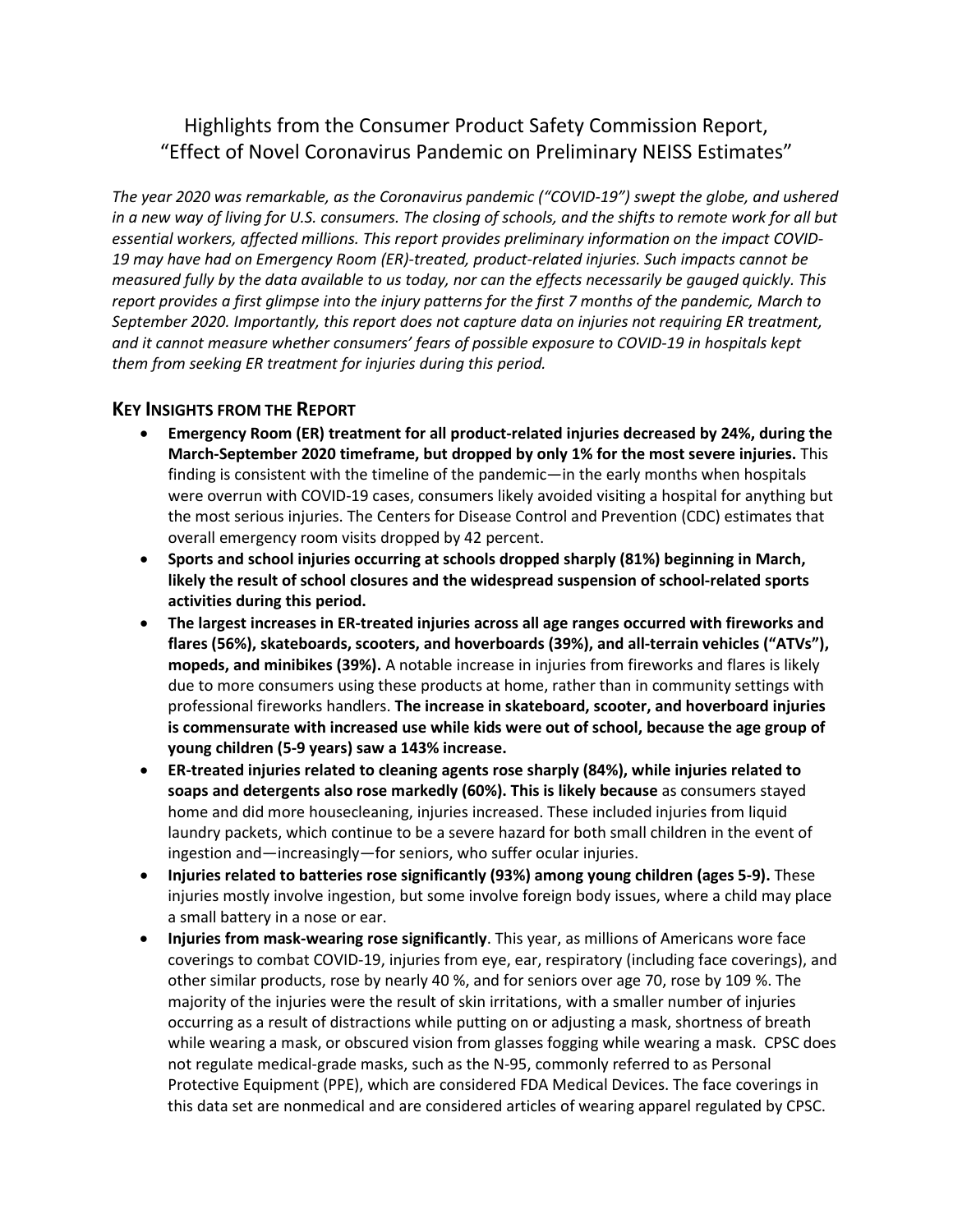## **WHAT ABOUT …?**

#### **Why doesn't this report on hospital-treated injuries show information about drowning, furniture tipovers, or window cord strangulations?**

• Put simply, these tragedies are often not reflected in NEISS data, which focuses on injuries and not fatalities. There may also be types of injuries that do not wind up in emergency departments, either because they are not severe, or the victim was found dead or died before they could be admitted to an emergency department. Those hazards are real, significant, and tragic, regardless of whether they appear in NEISS injury data.

#### **What kinds of injuries occur with hot tubs, spas, and whirlpools (which went up 25%)?**

The apparent increase was not statistically significant, so we can't rule out that the uptick may be a result of chance. The injuries most frequently involved adults, and were frequently slips or falls while entering or exiting the hot tub. In a number of cases, alcohol was involved.

#### **Why was there such a large increase (52%) of product-related injuries on farms?**

• We don't know. The NEISS data exclude injuries that would have occurred from *working* on a farm—whether the work is done by employees or by members of a family who may live on the farm. There's no easy explanation for why more injuries may have occurred on farms during this period, except possibly that farms may have more tools, miscellaneous workshop items, and lawn and garden care equipment.

#### **What about injuries from high-powered magnets?**

• High-powered magnets continue to be a serious concern for CPSC. While injuries from magnets are captured within the larger Toy category (and fatalities would not be captured) other data sources suggest that these serious incidents continue.

#### **UNDERSTANDING NEISS AND THIS REPORT**

This report highlights the importance of robust and timely data for the agency to identify and respond to product-related injuries. Importantly, however, the NEISS data set is a high-level snapshot of injury trends around the country, but as a snapshot, the level of detail that can be captured is necessarily limited.

#### **How do we determine the number of participating hospitals?**

• About one in 50 hospitals nationally participates in NEISS as part of a scientifically selected sample of hospitals nationwide. Hospitals that provide data to the federal government are required to participate in a complex contracting process that is often overwhelming or impractical for local and regional hospitals. In 2020, the COVID-19 pandemic put an undeniable strain on hospitals, but data collection has continued in most instances. Final data from calendar year 2020 will be posted on CPSC.gov in early April 2021. (Some data may continue to arrive from participating hospitals in the coming months.) We are in the process of a multiyear effort to increase hospital participation, and are seeking additional funds to support this expensive endeavor, including in the FY 2022 Budget Request to Congress, where CPSC requested significant additional funding to enhance NEISS participation. CPSC intends to refresh and resample the number of hospitals participating with these additional monies. That expansion will be focused on reducing the variability of national estimates and exploring various ways of better identifying diverse populations within the NEISS data. The evolution of NEISS is an agency priority, and CPSC will continue to seek additional funding to expand this critical public health tool. With additional resources (both staff and dollars), we anticipate being able to recruit more hospitals to improve our data quality.

#### **Should NEISS expand to include urgent care centers or doctor's offices?**